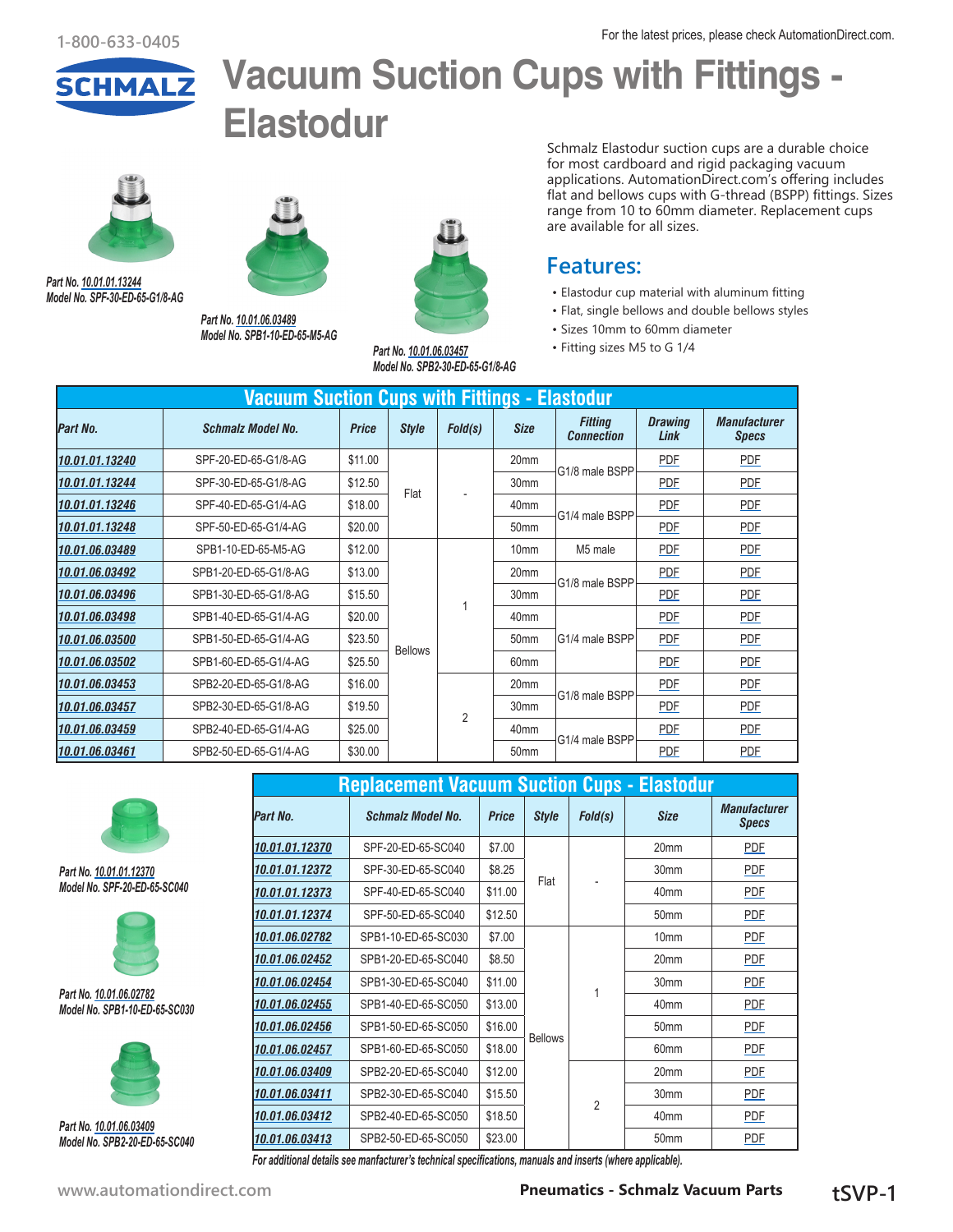

# **Vacuum Suction Cups with Fittings -**

**Silicone**



*Part No. [10.01.06.00092](http://www.automationdirect.com/pn/10.01.06.00092) Model No. FSGA-43-SI-55-G1/4-AG*



*Model No. SPB4-40-SI-55-G1/4-AG*

Schmalz silicone suction cups are an excellent choice for for applications requiring resistance to elevated temperatures and FDA requirements. AutomationDirect.com's offering includes bellows cups with G-thread (BSPP) fittings. Sizes range from 14 to 63mm diameter. Replacement cups are available for all sizes.

### **Features:**

- Silicone cup material with aluminum fitting
- Single and quadruple bellows styles
- Sizes 14 to 63mm diameter
- *Part No. [10.01.06.03526](http://www.automationdirect.com/pn/10.01.06.03526)* Fitting sizes G 1/8 to G 1/4

| <b>Vacuum Suction Cups with Fittings - Silicone</b> |                          |              |              |         |                  |                                     |                     |                                     |  |            |            |  |
|-----------------------------------------------------|--------------------------|--------------|--------------|---------|------------------|-------------------------------------|---------------------|-------------------------------------|--|------------|------------|--|
| Part No.                                            | <b>Schmalz Model No.</b> | <b>Price</b> | <b>Style</b> | Fold(s) | <b>Size</b>      | <b>Fitting</b><br><b>Connection</b> | <b>Drawing Link</b> | <b>Manufacturer</b><br><b>Specs</b> |  |            |            |  |
| 10.01.06.00384                                      | FSGA-14-SI-55-G1/8-AG    | \$11.50      |              |         | 14mm             | G1/8 male BSPP                      | <b>PDF</b>          | <b>PDF</b>                          |  |            |            |  |
| 10.01.06.00393                                      | FSGA-20-SI-55-G1/8-AG    | \$12.00      |              |         | 20 <sub>mm</sub> |                                     | <b>PDF</b>          | <b>PDF</b>                          |  |            |            |  |
| 10.01.06.00091                                      | FSGA-33-SI-55-G1/4-AG    | \$15.00      |              |         | 33mm             |                                     | PDF                 | <b>PDF</b>                          |  |            |            |  |
| 10.01.06.00092                                      | FSGA-43-SI-55-G1/4-AG    | \$17.50      |              |         | 43mm             |                                     | <b>PDF</b>          | <b>PDF</b>                          |  |            |            |  |
| 10.01.06.00093                                      | FSGA-53-SI-55-G1/4-AG    | \$21.50      |              |         |                  | <b>Bellows</b>                      |                     | 53 <sub>mm</sub>                    |  | <b>PDF</b> | <b>PDF</b> |  |
| 10.01.06.00686                                      | FSGA-63-SI-55-G1/4-AG    | \$28.00      |              |         | 63mm             |                                     | PDF                 | PDF                                 |  |            |            |  |
| 10.01.06.03515                                      | SPB4-20-SI-55-G1/4-AG    | \$20.00      |              |         | 20 <sub>mm</sub> | G1/4 male BSPP                      | PDF                 | PDF                                 |  |            |            |  |
| 10.01.06.03521                                      | SPB4-30-SI-55-G1/4-AG    | \$22.50      |              |         | 30mm             |                                     | <b>PDF</b>          | <b>PDF</b>                          |  |            |            |  |
| 10.01.06.03526                                      | SPB4-40-SI-55-G1/4-AG    | \$29.50      |              | 4       | 40 <sub>mm</sub> |                                     | <b>PDF</b>          | <b>PDF</b>                          |  |            |            |  |
| 10.01.06.03532                                      | SPB4-50-SI-55-G1/4-AG    | \$39.00      |              |         | 50 <sub>mm</sub> |                                     | <b>PDF</b>          | <b>PDF</b>                          |  |            |            |  |



*Part No. [10.01.06.00127](http://www.automationdirect.com/pn/10.01.06.00127) Model No. FGA-43-SI-55-N018*



*Part No. [10.01.06.02590](http://www.automationdirect.com/pn/10.01.06.02590) Model No. SPB4-40-SI-55-SC090*

|                | <b>Replacement Vacuum Suction Cups - Silicone</b> |              |                |         |                  |                                     |
|----------------|---------------------------------------------------|--------------|----------------|---------|------------------|-------------------------------------|
| Part No.       | <b>Schmalz Model No.</b>                          | <b>Price</b> | <b>Style</b>   | Fold(s) | <b>Size</b>      | <b>Manufacturer</b><br><b>Specs</b> |
| 10.01.06.00371 | FGA-14-SI-55-N016                                 | \$8.25       |                |         | 14 <sub>mm</sub> | <b>PDF</b>                          |
| 10.01.06.00374 | FGA-20-SI-55-N016                                 | \$9.25       |                |         | 20mm             | PDF                                 |
| 10.01.06.00126 | FGA-33-SI-55-N018                                 | \$9.75       |                | 1       | 33mm             | <b>PDF</b>                          |
| 10.01.06.00127 | FGA-43-SI-55-N018                                 | \$12.00      |                |         | 43mm             | <b>PDF</b>                          |
| 10.01.06.00128 | FGA-53-SI-55-N018                                 | \$16.00      |                |         | 53mm             | <b>PDF</b>                          |
| 10.01.06.00689 | FGA-63-SI-55-N018                                 | \$23.00      | <b>Bellows</b> |         | 63mm             | <b>PDF</b>                          |
| 10.01.06.02588 | SPB4-20-SI-55-SC080                               | \$14.00      |                |         | 20 <sub>mm</sub> | <b>PDF</b>                          |
| 10.01.06.02589 | SPB4-30-SI-55-SC080                               | \$16.50      |                |         | 30mm             | PDF                                 |
| 10.01.06.02590 | SPB4-40-SI-55-SC090                               | \$22.00      |                | 4       | 40 <sub>mm</sub> | <b>PDF</b>                          |
| 10.01.06.02613 | SPB4-50-SI-55-SC090                               | \$31.00      |                |         | 50 <sub>mm</sub> | <b>PDF</b>                          |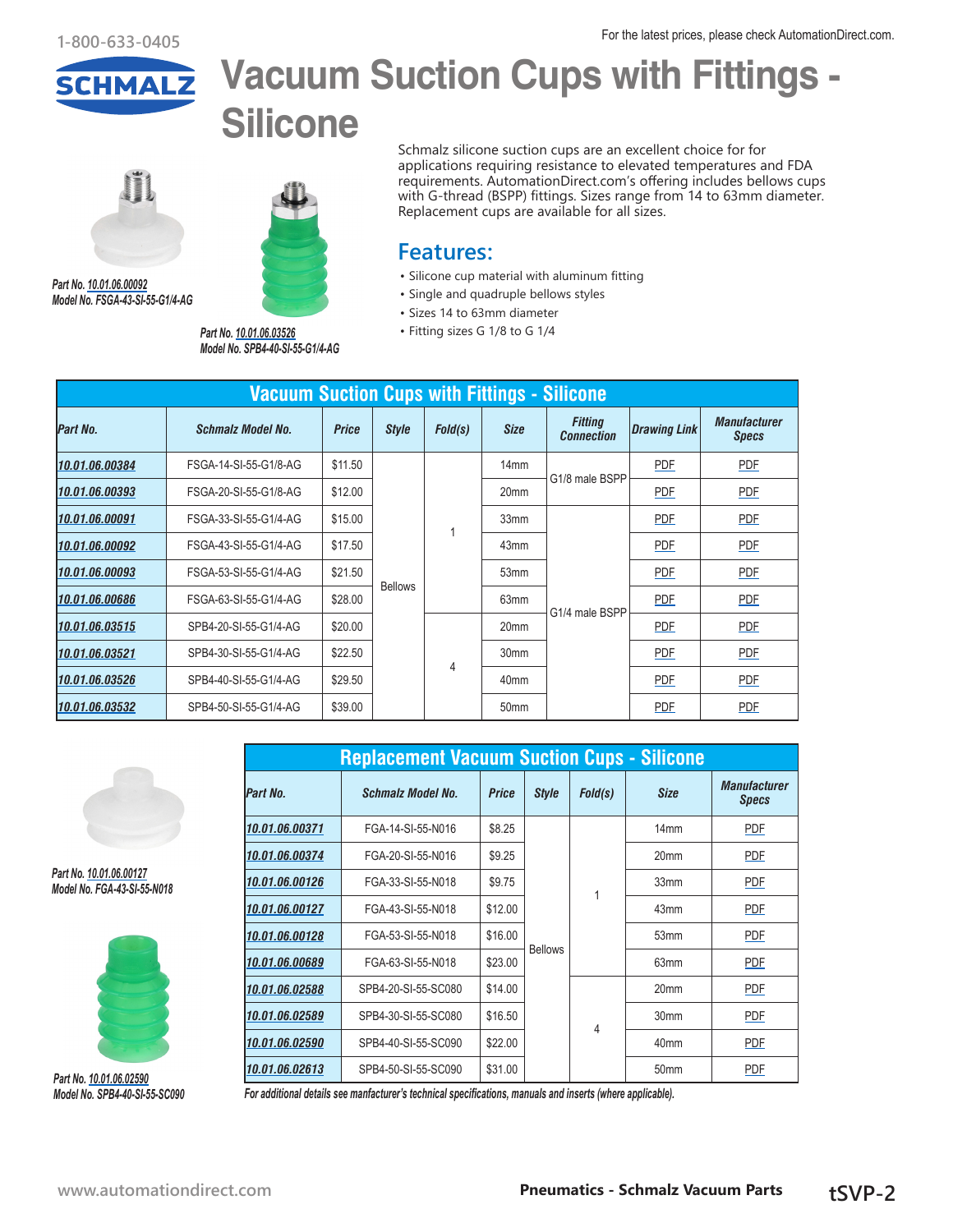

### **Vacuum Suction Cups with Fittings - Nitrile Rubber**



*Part No. [10.01.06.00390](http://www.automationdirect.com/pn/10.01.06.00390) Model No. FSGA-20-NBR-55-G1/8-AG*



*Part No. [10.01.06.00083](http://www.automationdirect.com/pn/10.01.06.00083) Model No. FSGA-53-NBR-55-G1/4-AG* Schmalz nitrile suction cups are an excellent choice for many general purpose vacuum applications. AutomationDirect.com's offering includes bellows cups with G-thread (BSPP) fittings. Sizes range from 14 to 78mm. Replacement cups are available for all sizes.

#### **Features:**

- Durable nitrile cup material for a large range of uses
- Single bellows style for uneven surfaces
- Sizes 14 to 78mm diameter
- Fitting sizes G1/8 to G1/4

| Vacuum Suction Cups with Fittings - Nitrile Rubber |                          |              |                |         |                  |                                         |                        |                                     |  |  |  |  |
|----------------------------------------------------|--------------------------|--------------|----------------|---------|------------------|-----------------------------------------|------------------------|-------------------------------------|--|--|--|--|
| Part No.                                           | <b>Schmalz Model No.</b> | <b>Price</b> | <b>Style</b>   | Fold(s) | <b>Size</b>      | <b>Fitting</b><br><b>Connection</b>     | <b>Drawing</b><br>Link | <b>Manufacturer</b><br><b>Specs</b> |  |  |  |  |
| 10.01.06.00381                                     | FSGA-14-NBR-55-G1/8-AG   | \$8.25       |                |         | 14 <sub>mm</sub> | G1/8 male                               | <b>PDF</b>             | <b>PDF</b>                          |  |  |  |  |
| 10.01.06.00390                                     | FSGA-20-NBR-55-G1/8-AG   | \$9.75       |                |         | 20 <sub>mm</sub> | <b>BSPP</b><br>G1/4 male<br><b>BSPP</b> | <b>PDF</b>             | <b>PDF</b>                          |  |  |  |  |
| 10.01.06.00081                                     | FSGA-33-NBR-55-G1/4-AG   | \$12.50      |                |         | 33mm             |                                         | <b>PDF</b>             | <b>PDF</b>                          |  |  |  |  |
| 10.01.06.00082                                     | FSGA-43-NBR-55-G1/4-AG   | \$15.00      | <b>Bellows</b> |         | 43mm             |                                         | <b>PDF</b>             | <b>PDF</b>                          |  |  |  |  |
| 10.01.06.00083                                     | FSGA-53-NBR-55-G1/4-AG   | \$17.50      |                |         | 53mm             |                                         | PDF                    | PDF                                 |  |  |  |  |
| 10.01.06.00685                                     | FSGA 63 NBR-55 G1/4-AG   | \$21.50      |                |         | 63 <sub>mm</sub> |                                         | <b>PDF</b>             | <b>PDF</b>                          |  |  |  |  |
| 10.01.06.00084                                     | FSGA-78-NBR-55-G1/4-AG   | \$26.00      |                |         | 78mm             |                                         | PDF                    | PDF                                 |  |  |  |  |



*Part No. [10.01.06.00130](http://www.automationdirect.com/pn/10.01.06.00130) Model No. FGA-33-NBR-55-N018*

*Part No. [10.01.06.00133](http://www.automationdirect.com/pn/10.01.06.00133) Model No. FGA-78-NBR-55-N019*



**Replacement Vacuum Suction Cups - Nitrile Rubber** *Part No. Schmalz Model No. Price Style Fold(s) Size Manufacturer Specs* **[10.01.06.00370](http://www.automationdirect.com/pn/10.01.06.00370)** FGA-14-NBR-55-N016 \$5.25 Bellows 1 14mm | [PDF](https://cdn.automationdirect.com/static/manuals/schmalz/10-01-06-00370 mfg specs.pdf) **[10.01.06.00373](http://www.automationdirect.com/pn/10.01.06.00373)** FGA-20-NBR-55-N016 \$6.75 | 20mm [PDF](https://cdn.automationdirect.com/static/manuals/schmalz/10-01-06-00373 mfg specs.pdf) **[10.01.06.00130](http://www.automationdirect.com/pn/10.01.06.00130)** FGA-33-NBR-55-N018 \$7.00 | | | 33mm | [PDF](https://cdn.automationdirect.com/static/manuals/schmalz/10-01-06-00130 mfg specs.pdf) *[10.01.06.00131](http://www.automationdirect.com/pn/10.01.06.00131)* FGA-43-NBR-55-N018 \$9.50 43mm [PDF](https://cdn.automationdirect.com/static/manuals/schmalz/10-01-06-00131 mfg specs.pdf) *[10.01.06.00132](http://www.automationdirect.com/pn/10.01.06.00132)* FGA-53-NBR-55-N018 \$12.00 53mm [PDF](https://cdn.automationdirect.com/static/manuals/schmalz/10-01-06-00132 mfg specs.pdf) **[10.01.06.00688](http://www.automationdirect.com/pn/10.01.06.00688)** FGA-63-NBR-55-N018 \$16.00 63mm 9DF **[10.01.06.00133](http://www.automationdirect.com/pn/10.01.06.00133)** FGA-78-NBR-55-N019 \$20.50 **78mm** 78mm [PDF](https://cdn.automationdirect.com/static/manuals/schmalz/10-01-06-00133 mfg specs.pdf)

*For additional details see manfacturer's technical specifications, manuals and inserts (where applicable).*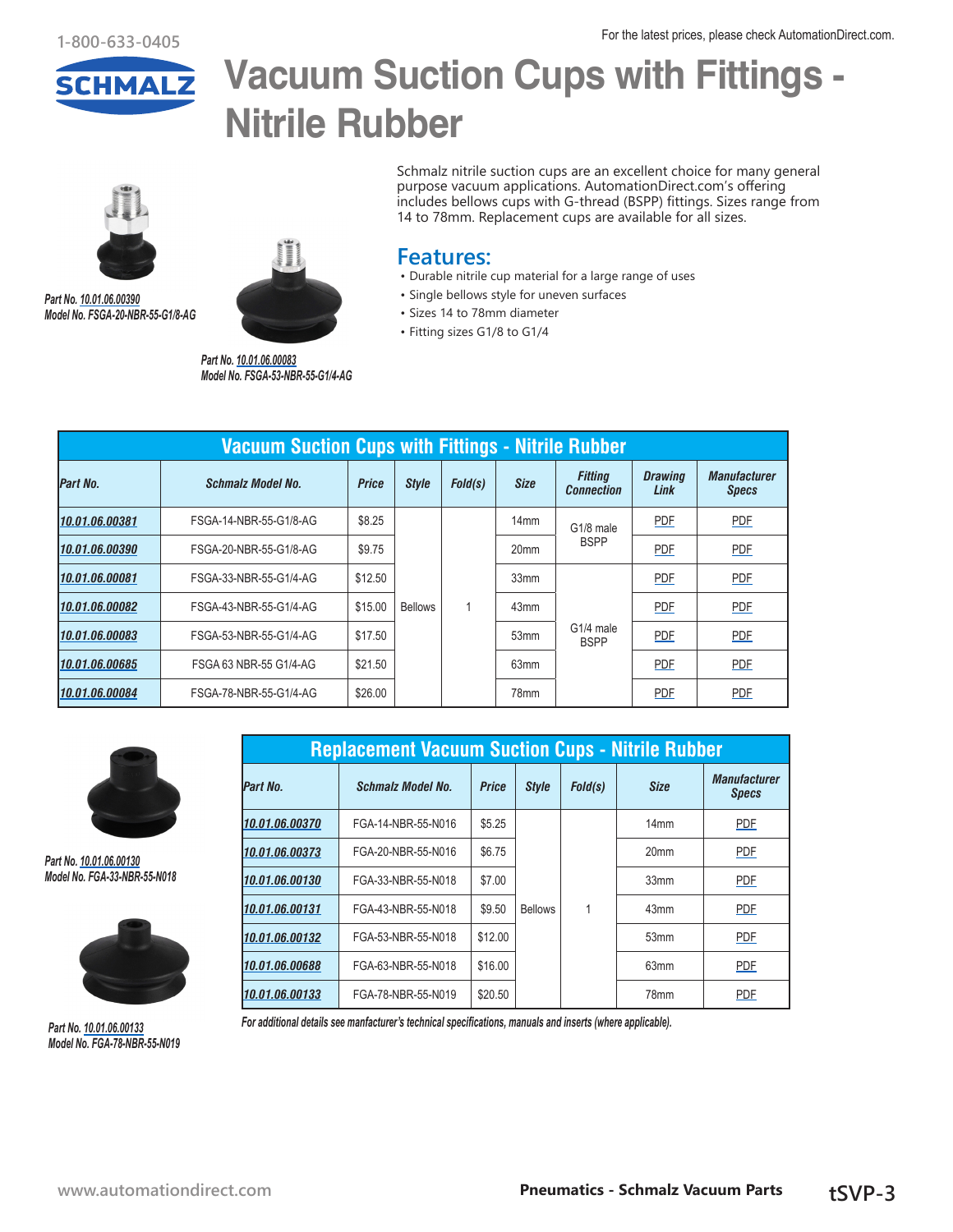For the latest prices, please check AutomationDirect.com. **1-800-633-0405**



**Vacuum Spring Plungers and Couplers**

in height. Strokes range from 10 to 50mm.

• Barrel mounting jam nuts included • Cup connections M5, G1/8 and G1/4

• Couplers in G1/8 and G1/4

**Features:**

Schmalz vacuum spring plungers mount to suction cups and are an excellent option for pick and place operations where the product varies



*Part No. [10.01.02.00609](http://www.automationdirect.com/pn/10.01.02.00609) Model No. FSTE-M5-IG-20*



*Part No. [10.01.02.00604](http://www.automationdirect.com/pn/10.01.02.00604) Model No. FSTE-G1/8-AG-50*



*Part No. [10.01.02.00568](http://www.automationdirect.com/pn/10.01.02.00568) Model No. FSTE-G1/4-AG-50*

**Vacuum Spring Plungers** *Part No. Schmalz Model No. Price Cup Connection Vacuum Connection Stroke Drawing Link Manufacturer Specs [10.01.02.00608](http://www.automationdirect.com/pn/10.01.02.00608)* FSTE-M5-IG-10 \$57.00 M5 female | M5 female 10mm [0.39 in] **[PDF](https://cdn.automationdirect.com/static/manuals/schmalz/10-01-02-00608 mfg specs.pdf) PDF PDF** *[10.01.02.00609](http://www.automationdirect.com/pn/10.01.02.00609)* FSTE-M5-IG-20 \$59.00 20mm [0.79 in] [PDF](https://cdn.automationdirect.com/static/drawings/10.01.02.00609.pdf) [PDF](https://cdn.automationdirect.com/static/manuals/schmalz/10-01-02-00609 mfg specs.pdf) *[10.01.02.00603](http://www.automationdirect.com/pn/10.01.02.00603)* FSTE-G1/8-AG-25 \$68.00 G1/8 male BSPP G1/8 female BSPP 25mm [0.98 in] [PDF](https://cdn.automationdirect.com/static/manuals/schmalz/10-01-02-00603 mfg specs.pdf) PDF PDF *[10.01.02.00604](http://www.automationdirect.com/pn/10.01.02.00604)* FSTE-G1/8-AG-50 \$70.00 50mm [1.97 in] [PDF](https://cdn.automationdirect.com/static/drawings/10.01.02.00604.pdf) [PDF](https://cdn.automationdirect.com/static/manuals/schmalz/10-01-02-00604 mfg specs.pdf) *[10.01.02.00567](http://www.automationdirect.com/pn/10.01.02.00567)* FSTE-G1/4-AG-25 \$76.00 G1/4 male BSPP 25mm [0.98 in] **[PDF](https://cdn.automationdirect.com/static/manuals/schmalz/10-01-02-00567 mfg specs.pdf) PDF PDF** *[10.01.02.00568](http://www.automationdirect.com/pn/10.01.02.00568)* FSTE-G1/4-AG-50 \$79.00 Steps that the south somm [1.97 in] [PDF](https://cdn.automationdirect.com/static/manuals/schmalz/10-01-02-00568 mfg specs.pdf) PDF

*For additional details see manfacturer's technical specifications, manuals and inserts (where applicable).*



*Part No. [10.08.05.00125](http://www.automationdirect.com/pn/10.08.05.00125) Model No. MUF-S-G1/8-IG-18-SW14-MS-V*



*Part No. [10.08.05.00126](http://www.automationdirect.com/pn/10.08.05.00126) Model No. MUF-S-G1/4-IG-26-SW17-MS-V* 

| <b>Vacuum Couplers</b> |                                |              |                                         |                        |                                     |  |  |  |  |  |  |
|------------------------|--------------------------------|--------------|-----------------------------------------|------------------------|-------------------------------------|--|--|--|--|--|--|
| Part No.               | <b>Schmalz Model No.</b>       | <b>Price</b> | <b>Fitting Connection</b>               | <b>Drawing</b><br>Link | <b>Manufacturer</b><br><b>Specs</b> |  |  |  |  |  |  |
| 10.08.05.00125         | MUF-S-G1/8-IG-18-SW14-<br>MS-V | \$3.25       | G1/8 female BSPP to<br>G1/8 female BSPP | <b>PDF</b>             | PDF                                 |  |  |  |  |  |  |
| 10.08.05.00126         | MUF-S-G1/4-IG-26-SW17-<br>MS-V | \$4.00       | G1/4 female BSPP to<br>G1/4 female BSPP | <b>PDF</b>             | <b>PDF</b>                          |  |  |  |  |  |  |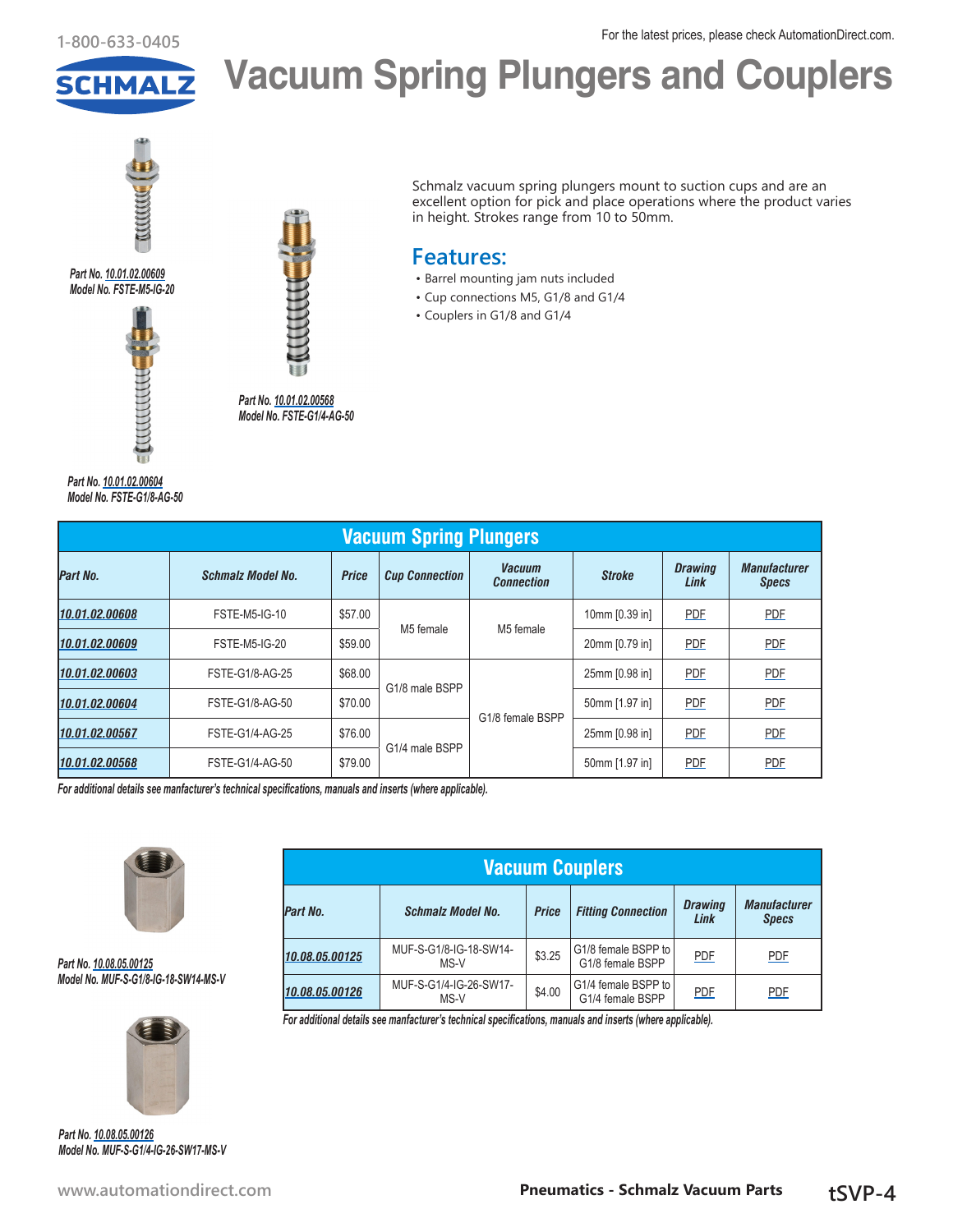

## **Vacuum Ejectors**

### **Multi-Stage Ejectors**



*Part No. [10.02.01.01606](http://www.automationdirect.com/pn/10.02.01.01606) Model No. SBPL-100-HF-NPT*



*Part No. [10.02.01.01598](http://www.automationdirect.com/pn/10.02.01.01598) Model No. SBPL-100-HF*

### **Basic Ejector**



*Part No. [10.02.01.00566](http://www.automationdirect.com/pn/10.02.01.00566) Model No. SBP-15-S02-SDA*

Schmalz multi-stage and basic ejectors are efficient with a very high suction rate. They are excellent for vacuum applications with both airtight and porous products. Either ejector is easily maintained.

### **Features:**

- SBPL multi-stage ejectors can be used for central vacuum applications with suction rates of 500 l/min [17.7 cfm] to 860 l/min [30.4 cfm]
- SBP basic ejectors can mount very close to the cup with suction rates of 37.7 l/min [1.3 cfm] to 71 l/min [2.5 cfm]

| <b>Vacuum Ejectors</b> |                          |              |                        |                   |                                         |                        |                                     |  |  |  |  |  |  |
|------------------------|--------------------------|--------------|------------------------|-------------------|-----------------------------------------|------------------------|-------------------------------------|--|--|--|--|--|--|
| Part No.               | <b>Schmalz Model No.</b> | <b>Price</b> | <b>Suction Rate</b>    | Inlet(s)          | <b>Vacuum Port</b>                      | <b>Drawing</b><br>Link | <b>Manufacturer</b><br><b>Specs</b> |  |  |  |  |  |  |
| 10.02.01.01605         | SBPL-50-HF-NPT           | \$378.00     | 500.0 l/min [17.7 cfm] | 3/8 in female NPT | 3/4 in female NPT                       | PDF                    | <b>PDF</b>                          |  |  |  |  |  |  |
| 10.02.01.01606         | SBPL-100-HF-NPT          | \$649.00     | 860.0 l/min [30.4 cfm] |                   | 1 inch female NPT                       | PDF                    | <b>PDF</b>                          |  |  |  |  |  |  |
| 10.02.01.01597         | SBPL-50-HF               | \$378.00     | 500.0 l/min [17.7 cfm] | G3/8 female BSPP  | G3/4 female BSPP                        | <b>PDF</b>             | <b>PDF</b>                          |  |  |  |  |  |  |
| 10.02.01.01598         | SBPL-100-HF              | \$649.00     | 860.0 l/min [30.4 cfm] |                   | G1 female BSPP                          | PDF                    | PDF                                 |  |  |  |  |  |  |
| 10.02.01.00565         | SBP-10-S02-SDA           | \$43.00      | 37.7 l/min [1.3 cfm]   |                   | 6mm push-to-connect 8mm push-to-connect | <b>PDF</b>             | <b>PDF</b>                          |  |  |  |  |  |  |
| 10.02.01.00566         | SBP-15-S02-SDA           | \$46.50      | 71.0 l/min [2.5 cfm]   |                   |                                         | <b>PDF</b>             | <b>PDF</b>                          |  |  |  |  |  |  |